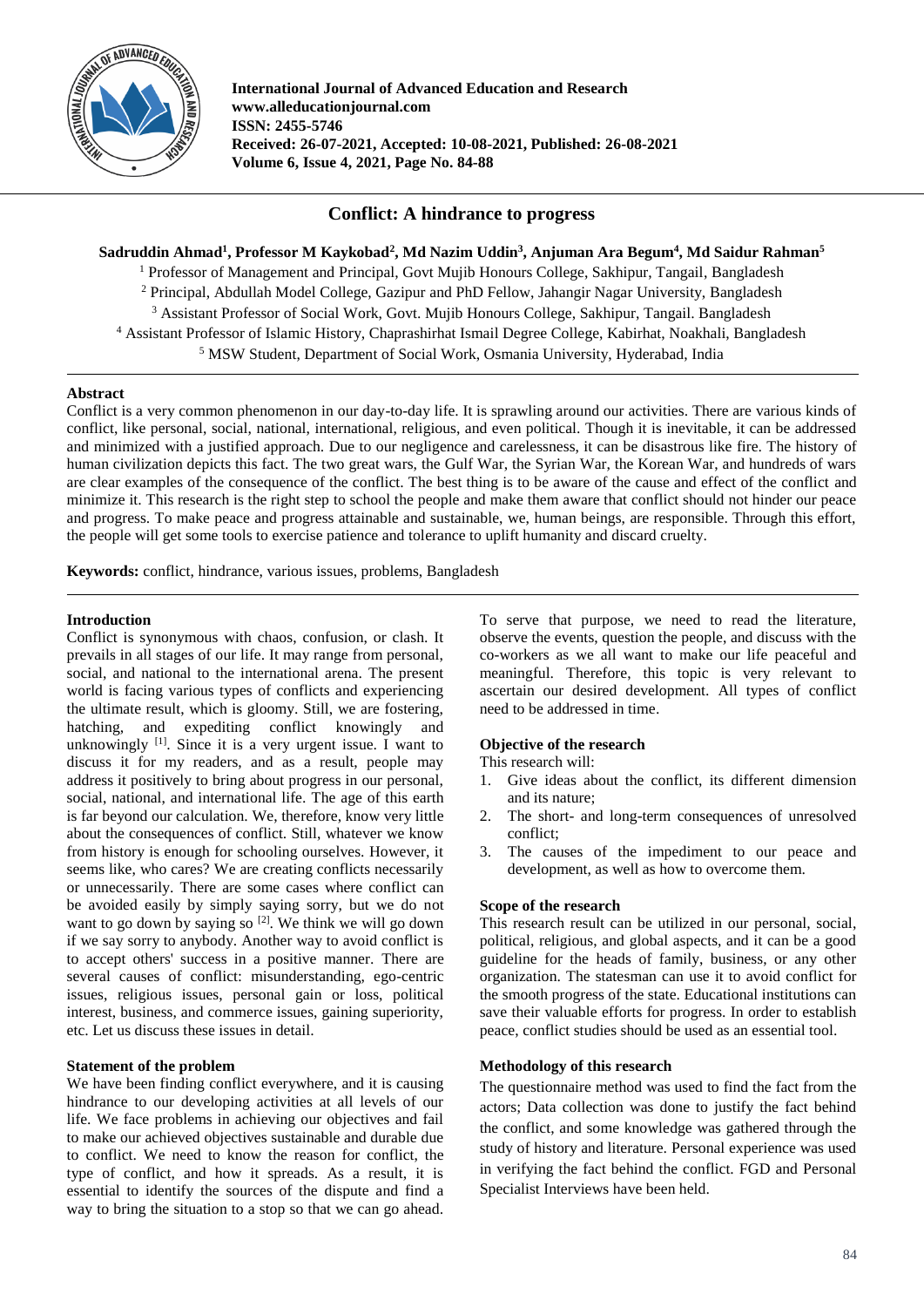# **Review and General Discussion on Conflict Misunderstanding**

When some ideas or beliefs are interpreted for any reason, misunderstanding may occur. It may be for a minor issue or a big one. When the people do not want to justify the validity of the matter or do not want to take it positively, then misunderstanding occurs. It can cause mistrust and culminate in crises  $[3]$ . It may, however, be avoided or be taken easily to avoid a further clash. If you have a problem understanding others, take time to rethink and take the correct course of action. It is better to put you in the opponent's position and think the matter in his way; then, the problem will be solved substantially. If we do not do so, our ongoing progress in business or other activities will undoubtedly suffer from loss or hindrance [4] .

### **Ego centric issue**

The ego or whim of a person may be the cause of conflict. If a person or a group does something good or unusual and is focused on praise or discussion, it may surpass others' ability or capacity  $[5]$ . If it is so, the people on the other side may feel that their matter should be more critical and it should be focused more importantly. In this case, conflict is born, and once it has taken place, its tendency is to be multiplied unless it is harnessed.

### **Religious issue**

Religious belief or issue may cause conflict in our society or country and causes hindrance in our academic social or economic progress. There is intra- religious conflict also. It causes because of differences in thoughts, beliefs, and mode of life leading. For example, Muslims eat beef but not pork [6] . If a Muslim is offered pork, he will be angry, and if it is in a more significant spectrum, it may cause a large-scale conflict. So is the case with Hindus who do not eat beef but a male goat. If a Hindu is offered beef, he will feel insulted, or it may cause fury for hurting the religious sentiment. In India, it was seen in the past that a Muslim is killed because of slaughtering cow. Other instances like a massive casualty occurred due to setting a temple and demolishing a mosque. This type of conflict brings about a deadlock for development and hindrance to progress.

### **Personal gain or loss**

We, human beings, are selfish by nature. When the government takes up any development work, some people may create obstacles because it is not causing their gain but national gain. We hear about bureaucratic complexity; it is nothing but the mechanism of the bureaucrats <sup>[7]</sup>. When the man in authority feels that s/he is not gaining something personally, he or she will cause an obstacle to continue the development activity. This is how our advancements are thwarted.

#### **Political Interest**

Politicians are also divided in their opinions. One party opposes the other in all activities in some way or other. If a party in power takes any program at hand, the opposition party will oppose it. The opposition party will always be busy finding out the fault of the ruling party. The history testifies the fact that many conflicts have so far occurred due to political interest and loss [8] . It is seen that political rivalry kills the people to establish superiority. This type of conflict is so harmful to our society that no one can live in peace, and progress gets thwarted.

#### **Business and Commerce**

There is an attending of continual conflict in respect of business and commerce. In the present time, it is visible in the global picture. The US-China trade war, the business deficit between the two countries is always in discussion. Rather than finding a positive way to grow mutually, countries often engage in conflict and sustain a loss [9] . We do not think positively, and hence we indulge in conflict. The people or groups in conflict face inevitable hindrances in progress. When the US imposed sanctions or put a ban on the trade of China or imposed an extra tariff on Chinese goods, China put counter tariff and ban; as a result, the consumers of both the countries suffered, and the countries' progress is hindered. So is the case with China and India. When India put a ban on Chinese goods and services, China also took similar steps to counterbalance. As a result, both the countries faced hindrances in progress.

#### **Superiority complex**

People want to show superiority over others. Therefore, when they find someone who is potentially superior, they become his enemy. The contrary matter happens to him, and it causes conflict. Both the parties try their best to oppose other's superiority and lose some valuable time and effort for the progress and get hindered on their way. It may happen in the office, in the group, at the party, or in the country. International complexity of such kind is also available. The conflict on South China Sea between China and neighboring nations, Sewage Canal issue between Arab and Israel, Kashmir Conflict between India and Pakistan, the border Conflict between China and India, the conflict between England and Argentina over annexation of an island. All are examples of superiority complex and its impact. Conflict in Educational Institution [10].

#### **Inferiority complex**

Inferiority complex is a psychological condition that pushes back a person from ongoing activity. They do not do work but criticize other's work. They do not connect with the seniors or their leaders but feel that they are not appropriately honored.

This complex can contribute a lot to create conflict in our personal and social life. The person who is lacking behind in some way s/he creates some problems that lead to conflict and hinder progress. This type of people will try to make people insecure, seek validation from others, try to talk about their achievement, complain repeatedly, become sensitive to criticism, swing their moods often, try to withdraw from positive activities, and blame others.

As educational institutions are a part of our society, there are conflicts over there. There are conflicts between students, teachers, and teachers-students from personal to group levels for many reasons.

### **Student-student conflict**

This conflict takes place over some issues and results in fighting and disruption of academic activities. Every year we see in the news about such conflict and its impact. Male students are sometimes involved in a love affair with female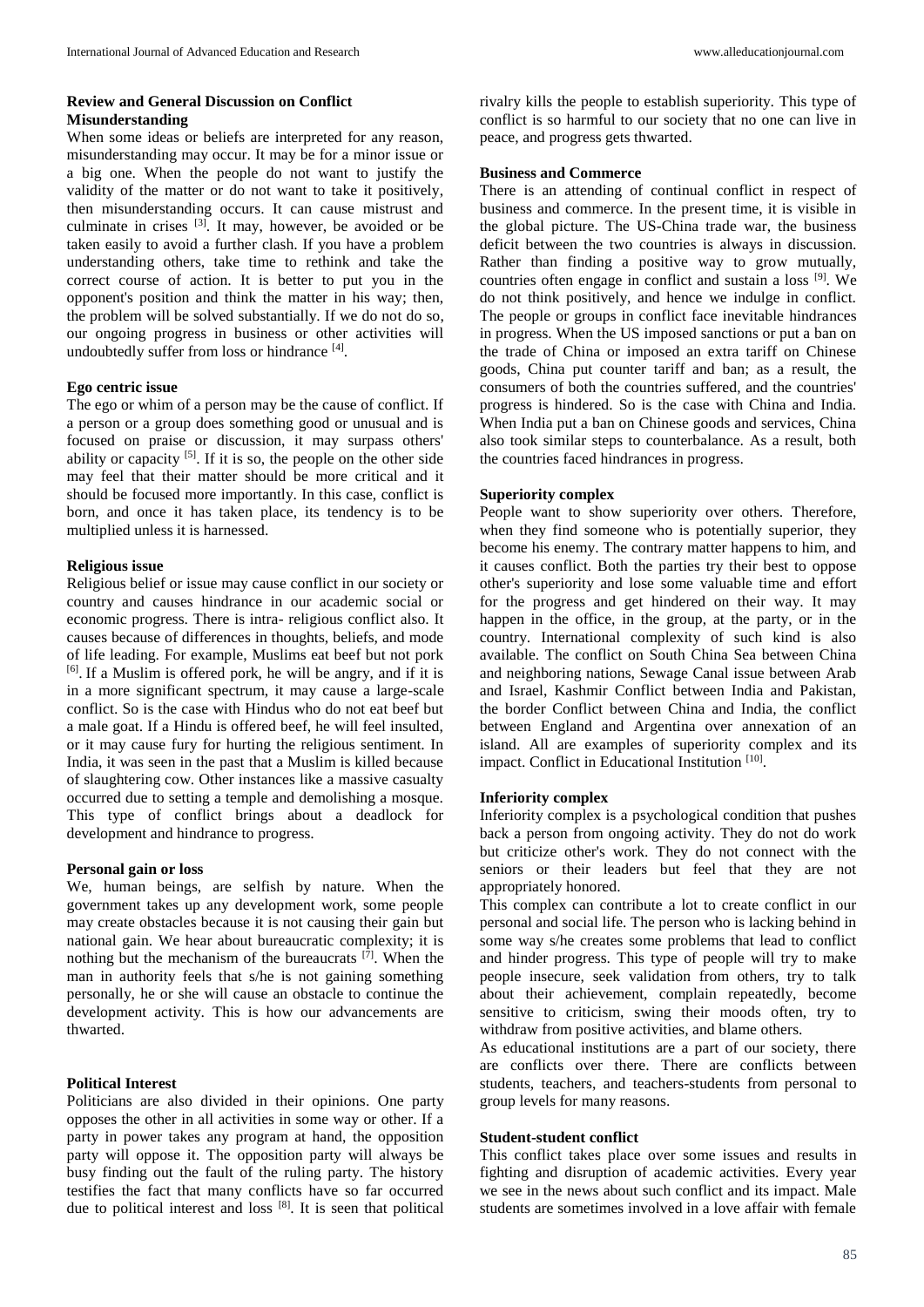students who might have relations with other boys. The two boys have an argument over the issue and get involved in a conflict. Sometimes some boys are found doing eve-teasing to some girl. It is a kind of conflict, and this issue may be intervened by other boys and causes conflict. By doing such a thing, students miss out on their classes, valuable time for study or may become mentally preoccupied with nonacademic issues for which their academic progress is hampered. More dangerous conflict occurs when students get involved in political conflict and get support from the party members or the seniors. The young students get encouragement to draw them in fighting to show muscle power. They do not have enough experience or idea about the consequence of the fight and suffer ultimately  $[11]$ . Many student's politics rolled on the caused bloody battle and caused death for the students in the past—especially in the undeveloped or under developed countries. The progress and development are, therefore, hampered in these areas. Students' academic activities get suspended. The students very often call for strikes and do demonstrations, vandalism, arson, and go without studies for a long time. Their academic progress also gets hampered. The country as a whole suffers due to such activities.

#### **Teacher-teacher conflict**

Sometimes teachers get involved in conflict due to their argument on any issue of extra financial interest. Some teachers have a tendency to get the benefit for him or her, which is known as selfishness. This causes conflict in teachers. Again the teachers are found interested in the group making and getting involved in a conflict <sup>[12]</sup>. Some groups of teachers may be liked by the principal or headmaster more for their integrity or intimacy with the principal due to their hard work, sincerity, or any other reason which may not be liked by the other group and get involved in the conflict. Many valuable time and efforts are lost in doing so as a result of academic progress, and another parameter of progress is hindered.

## **Teacher-student conflict**

This type of conflict is the worst of all in educational institutions that cause the greatest hindrance in academic progress. Some teachers have a particular affiliation with politics. They try to introduce their political agenda to the students, which the other teachers may not like with oppositional stands. So conflict occurred. With the support of some teachers with the same political belief, the students disobey the teacher in opposition, which is very harmful to the students' academic progress. There are many examples of students insulting or harassing the teachers. In recent times, we have seen a university VC insulted in such a way that pushed him into the pond. So is the range of moral degradation and result of the conflict in the educational institution [13] . The students cannot do so if some teachers do not support them directly or indirectly. This situation is created due to internal conflict between the students and teachers. Students' conflicts with the teachers in the past and present have a negative result. All-out effort should be taken to minimize it; otherwise, academic progress will be shattered. Educational institutions in developing countries are more prone to such conflict and suffer from enormous academic and social disturbance. To overcome such conflict, the related personnel need to come forward to have

a halt.

### **Causes of conflict between teacher and student**



**Fig 1**

## **Cheating issue**

This type of conflict occurs when the teacher checks a student for cheating. It may firstly cause for the student's humiliation in public, or the student may be out of the examination due to malpractice in the examination hall that may lead to expulsion from the academic program, and as a result, there is a chance of being drop-out from the academic program <sup>[14]</sup>. In this case, the student may become hopeless and misbehave with the teacher and creates conflict.

#### **Student's manner issue**

Now a day the students are found manner less due to the degradation of value and culture. They do not show respect to the teacher. On the other hand, the teacher expects good manners or desired attitude from the students. Conflict occurs when there is an absence or gap between the teacher's expectation and the student's projection. Both sides lock in conflict, and academic activities become distracted. When a teacher tries to rectify this type of manner, conflict occurs [15] . There are many examples of teachers being beaten by students. In some cases, students have a bad record of stabbing the teacher and succumb to death.

## **Ideological class**

Sometimes teacher's ideology about life may not match with the students'. It causes misunderstanding between or among the students and teacher. If the students' ideology does not match the teacher's ideology, the teacher becomes annoyed and tries to rectify it. On the way to rectification, there may be conflict because the students might not accept it. As a result, conflict occurs [16] .

#### **Religious issue**

The teachers are supposed to respect other's religions. However, if s/he does not do so and dishonors other's religion, conflict occurs. This is a compassionate issue because the students have different backgrounds and ethnic identity. Every student, to some extent, comes with their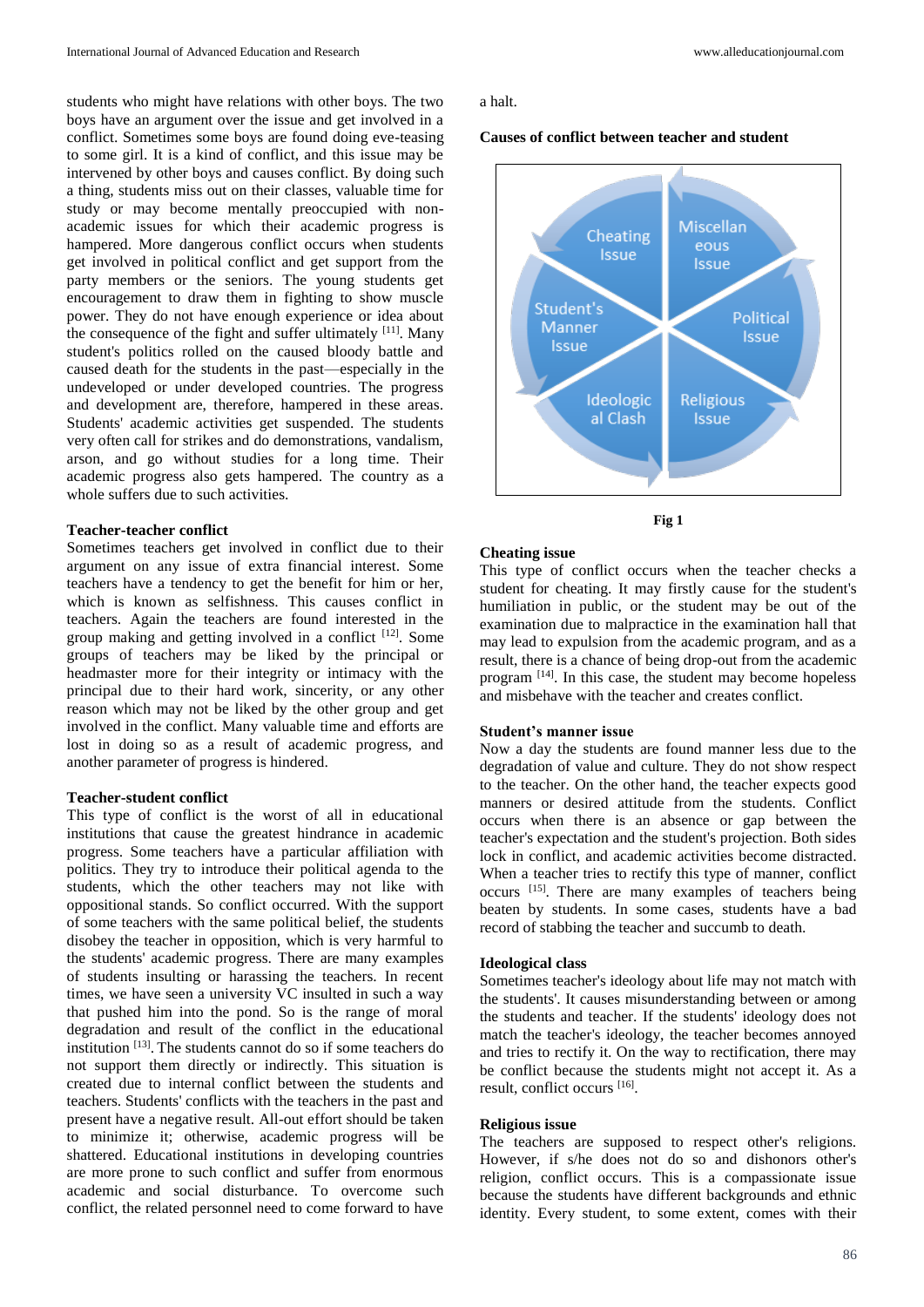own religious belief, and they hold it very firmly. If any teacher fails to read it, s/he brings disaster for self and the community. In Bangladesh or neighboring India, there are many occurrences of teachers getting humiliated due to religious misconception and misinterpretation [17].

### **Political issue**

When teacher and student have different political affiliations, and one wants to impose his or her political belief on others, then conflict occurs. It may lead to chaos and a stalemate in academic progress. Many teachers have so far been humiliated due to political differences. Many students have also been terminated due to differences in political views. The students many a time demonstrate against the headmaster or principal. The students from opposition political beliefs are inspired to write graffiti against the institutional head, and the languages of it do not fit the norms of the teacher-student relationship [18].

## **Miscellaneous issues**

The conflict between teachers and students is there from the past, and it is inevitable in our life, but it should be minimized in the interest of smooth academic progress. The concerned person should give the awareness campaign, discussion, debate, and advice to avert it. In a family, husband and wife are found locked in conflict. If the conflict is more pronounced in a family, it cannot grow nicely; children cannot make good progress. Therefore it poses a hindrance to progress [19].

## **Conclusions**

Conflict is an inevitable part of the life of a living being, but it should be known and addressed in time to enhance our progress. We should have explicit knowledge of the conflict, and as we know that progress is more important than conflict, it should be minimized and controlled before it causes severe damage. My object to writing this article is to keep the people aware of the conflict and ensure their desired peace and progress. Patience, respect for other's interests, and the ability to judge the impact of conflict can help control it and save the people from its negative effect. The world is now equipped with dangerous weapons of destruction. Nuclear arsenal, biological and chemical weapons are present at the hand of people who can destroy our existence. So this is the right time to bring the issue to the discussion table. Conflict brings wroth and anger in humans so that humans may forget the humanity to deal with it. Patience, tolerance, and mutual respect can replace the evil monster of conflict. If we can successfully address it and minimize its proliferation, we can live a life of peace and progress. If we analyze the current events of the world, we can find the real winner. The conflict is the winner, and humanity is the loser. Let a few examples be considered. The Syrian conflict has given Syria a country of poverty, devoid of education, millions of deaths, fatal injuries, and amputated limbs; many girls are violated and live the life of uncertainty and orphan. Today, Syria might be one of the world's industrialized nations, and life could be safer and bearable if there were no war or if the conflict could be managed by dialogue and patience. So is the case with Yemen, where the children are malnourished, mothers cry for help to medicate their babies, houses are on fire, no hospital support, no school for the children, no market for

shopping, no development work, no certainty of life. All are under the debris of conflict.

However, the world has experienced the disastrous effect of conflict in the two great wars apart from several other wars. We should learn to address the conflict for our peaceful living and optimum progress in our life from all these. We should not let our hard work be spoilt, and progress is hindered by conflict.

## **Recommendations**

To make sustainable progress, we need to find the reason for conflict. We also need to understand the consequence of conflict. We must control the elements of conflicts and know how the conflict is intertwining our life and causing the deceleration of our progress and development. We should keep the literature on conflict for our future guidelines.

## **References**

- 1. Amason AC. Separating the impact of functional and dysfunctional conflict on strategic decision-making: A conundrum for top management teams. The Academy of Management Journal,1996:39(1):123-148.
- 2. Wilson R. Universities turn to psychologists to help dysfunctional departments. Chronicle of Higher Education, 1997, A10-A11.
- 3. Vokic NP, Sontor S. Conflict management styles in Croatian enterprises — The relationship between individual characteristics and conflict handling styles. Working Paper Series, Paper No. 09-05, University of Zagreb —Croatia, 2005.
- 4. Jehn KA. A multi-method examination of the benefits and detriments of intergroup conflict. Administrative Science Quarterly, 1995: 40(2): 256-282.
- 5. Gmelch WH. Department chairs under siege: Resolving the web of conflict. New Directions Higher Education,1995:92(3):5-42.
- 6. Babbie E. The practice of social research. 7th ed. Wordsworth Publishing Go, 1993.
- 7. Hearn JC, Anderson MS. Conflict in academic departments: An analysis of disputes over faculty promotion and tenure. Research in Higher Education,2002:43:5.
- 8. Bondesio MJ. Conflict management at school: An unavoidable task. Paper presented at the Regional Conference of the Commonwealth Council for Educational Administration (7th, Hong Kong, August 17-21, 1992), 1992.
- 9. Amason AC. Separating the impact of functional and dysfunctional conflict on strategic decision-making: A conundrum for top management teams. The Academy of Management Journal,1996:39(1):123-148.
- 10. Vokic NP, Sontor S. Confirm management styles in Croatian enterprises — The relationship between individual characteristics and conflict handling styles. Working Paper Series, Paper No. 09-05, University of Zagreb —Croatia, 2005.
- 11. Babbie E. The practice of social research. 7th ed. Wordsworth Publishing Go, 1993.
- 12. Jehn KA. A multi-method examination o/ the benefits and detriments of intergroup conflict. Administrative Science Quarterly,1995:40(2):256-282.
- 13. Volpe M, Witherspoon R. Mediation and cultural